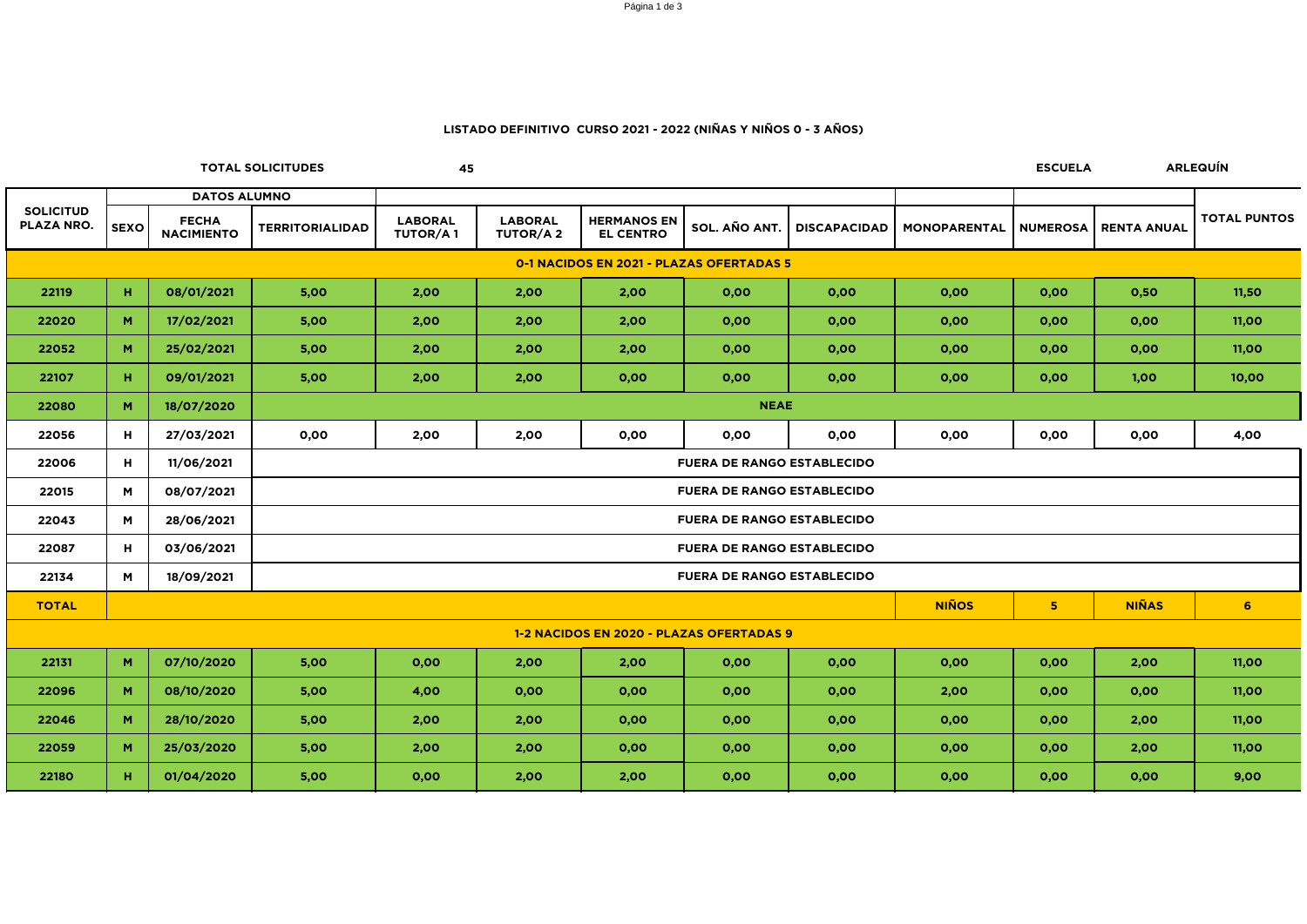### Página 2 de 3

**45**

### **LISTADO DEFINITIVO CURSO 2021 - 2022 (NIÑAS Y NIÑOS 0 - 3 AÑOS)**

**TOTAL SOLICITUDES ESCUELA ARLEQUÍN**

|                                       | <b>DATOS ALUMNO</b> |                                   |                            |                                   |                                   |                                        |               |                     |                     |                 |                    |                     |  |
|---------------------------------------|---------------------|-----------------------------------|----------------------------|-----------------------------------|-----------------------------------|----------------------------------------|---------------|---------------------|---------------------|-----------------|--------------------|---------------------|--|
| <b>SOLICITUD</b><br><b>PLAZA NRO.</b> | <b>SEXO</b>         | <b>FECHA</b><br><b>NACIMIENTO</b> | <b>TERRITORIALIDAD</b>     | <b>LABORAL</b><br><b>TUTOR/A1</b> | <b>LABORAL</b><br><b>TUTOR/A2</b> | <b>HERMANOS EN</b><br><b>EL CENTRO</b> | SOL. AÑO ANT. | <b>DISCAPACIDAD</b> | <b>MONOPARENTAL</b> | <b>NUMEROSA</b> | <b>RENTA ANUAL</b> | <b>TOTAL PUNTOS</b> |  |
| 22086                                 | M                   | 10/11/2020                        | 5,00                       | 2,00                              | 2,00                              | 0,00                                   | 0,00          | 0,00                | 0,00                | 0,00            | 0,00               | 9,00                |  |
| 22028                                 | M                   | 05/12/2020                        | 5,00                       | 2,00                              | 2,00                              | 0,00                                   | 0,00          | 0,00                | 0,00                | 0,00            | 0,00               | 9,00                |  |
| 22005                                 | M                   | 26/08/2020                        | <b>HIJA DE TRABAJADORA</b> |                                   |                                   |                                        |               |                     |                     |                 |                    |                     |  |
| 22151                                 | M                   | 19/08/2020                        | <b>HIJA DE TRABAJADORA</b> |                                   |                                   |                                        |               |                     |                     |                 |                    |                     |  |
| 22008                                 | M                   | 13/07/2020                        | 5,00                       | 2,00                              | 2,00                              | 0,00                                   | 0,00          | 0,00                | 0,00                | 0,00            | 0,00               | 9,00                |  |
| 22033                                 | M                   | 14/04/2020                        | 5,00                       | 2,00                              | 2,00                              | 0,00                                   | 0,00          | 0,00                | 0,00                | 0,00            | 0,00               | 9,00                |  |
| 22093                                 | M                   | 08/08/2020                        | 5,00                       | 2,00                              | 2,00                              | 0,00                                   | 0,00          | 0,00                | 0,00                | 0,00            | 0,00               | 9,00                |  |
| 22116                                 | H                   | 09/09/2020                        | 5,00                       | 2,00                              | 2,00                              | 0,00                                   | 0,00          | 0,00                | 0,00                | 0,00            | 0,00               | 9,00                |  |
| 22171                                 | M                   | 30/01/2020                        | 5,00                       | 2,00                              | 2,00                              | 0,00                                   | 0,00          | 0,00                | 0,00                | 0,00            | 0,00               | 9,00                |  |
| 22085                                 | M                   | 20/01/2020                        | 5,00                       | 0,00                              | 2,00                              | 0,00                                   | 0,00          | 0,00                | 0,00                | 0,00            | 1,00               | 8,00                |  |
| 22125                                 | Н                   | 02/08/2020                        | 5,00                       | 2,00                              | 0,00                              | 0,00                                   | 0,00          | 0,00                | 0,00                | 0,00            | 0,50               | 7,50                |  |
| 22045                                 | H                   | 11/05/2020                        | 5,00                       | 0,00                              | 0,00                              | 0,00                                   | 0,00          | 0,00                | 0,00                | 0,00            | 1,00               | 6,00                |  |
| 22127                                 | M                   | 11/02/2020                        | 5,00                       | 0,00                              | 0,00                              | 0,00                                   | 0,00          | 0,00                | 0,00                | 0,00            | 1,00               | 6,00                |  |
| 22016                                 | M                   | 17/04/2020                        | 0,00                       | 2,00                              | 2,00                              | 0,00                                   | 0,00          | 0,00                | 0,00                | 0,00            | 0,00               | 4,00                |  |
| 22173                                 | M                   | 08/12/2020                        | 0,00                       | 0,00                              | 2,00                              | 0,00                                   | 0,00          | 0,00                | 0,00                | 0,00            | 0,00               | 2,00                |  |
| 22181                                 | H                   | 17/12/2020                        | 0,00                       | 2,00                              | 2,00                              | 0,00                                   | 0,00          | 0,00                | 0,00                | 0,00            | 0,50               | 4,50                |  |
| <b>TOTAL</b>                          |                     |                                   |                            |                                   |                                   |                                        |               |                     | <b>NIÑOS</b>        | 5 <sub>1</sub>  | <b>NIÑAS</b>       | 16                  |  |